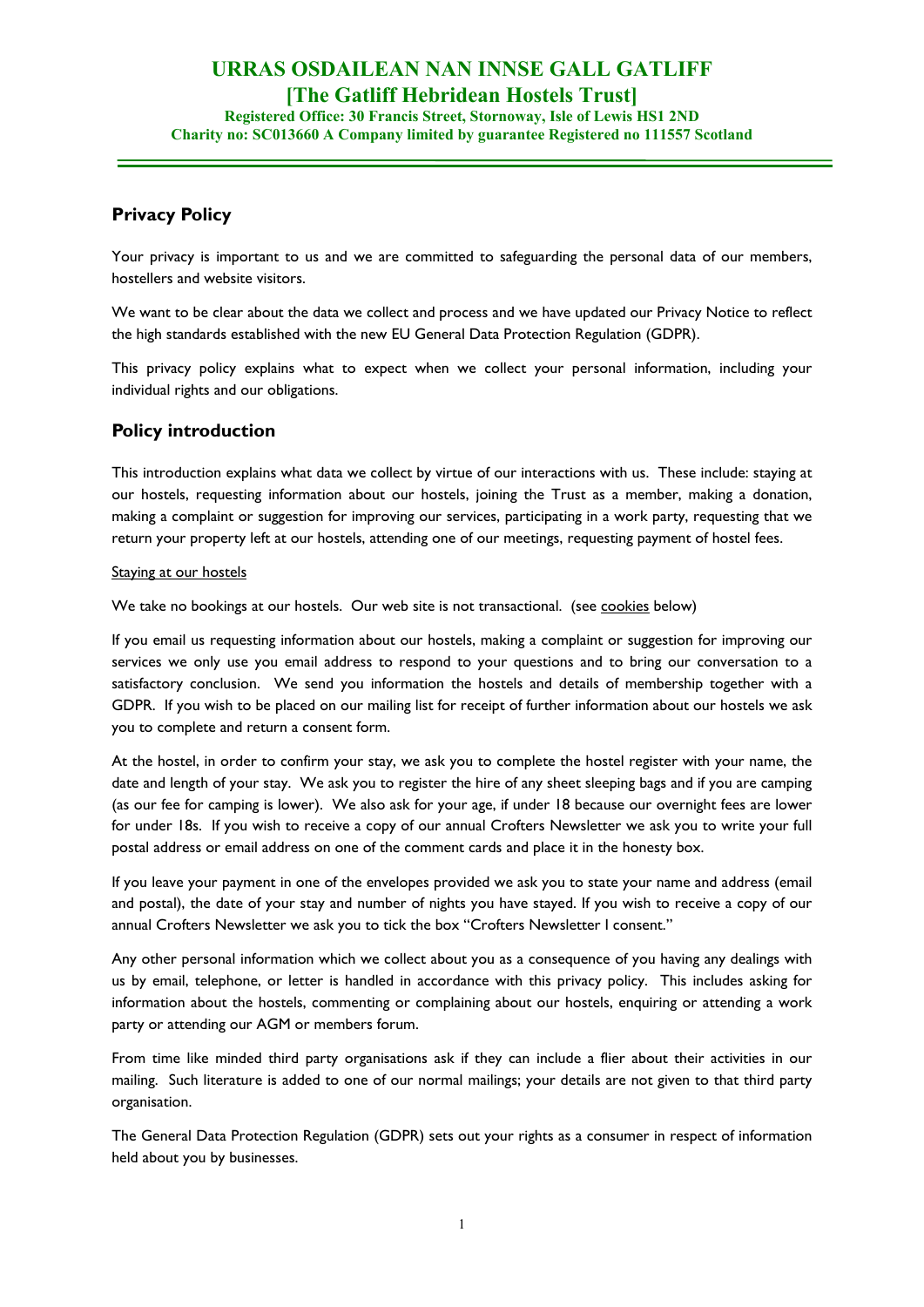#### In summary

- We will not collect your Personal Information without your knowledge or in a manner inconsistent with this policy
- We do not share your Personal Information with any third parties outside the Gatliff Hebridean Hostels Trust and the Gatliff Trust.
- We will send you a copy of the information we hold on you, correct or remove your Personal Information and other information that is accessible at any time.
- We will take reasonable steps to protect the security of the Personal Information we collect from you

The remainder of this policy describes how we will treat your personal information.

Legitimate interests pursued by the Gatliff Hebridean Hostels Trust and the Gatliff Trust.

The information which we may hold about you

- Personal details such as title, name, nationality, age, postal address, email address and contact telephone numbers. This also applies when you make an enquiry or complete the hostel register on behalf of other people
- Information you provide regarding your mailing communication preferences.
- The source of the information we hold about you
- Information submitted to us when enquire about our hostels, when you stay at one of our hostels or complete a comment card or honesty envelope.
- Information provided by you to us whilst attending / visiting a Gatliff Hebridean Hostels Trust stall or event
- Information provided by you as a consequence of participating in one of our work parties.
- Information collected automatically when visiting the website Gatliff.org.uk (see Cookies section for more information).

Please note that when you submit your personal information and any necessary information relating to other people, you're confirming that you have permission to do so and have read and agreed the terms and conditions of this privacy notice.

The purpose for which we hold and may use your information

- For the provision of our hostels to you
- For the supply of literature which you request.
- Membership: to send member communications including newsletters and AGM information including a proxy form on which you may vote in Gatliff Hebridean Hostels Trust Executive Committee elections.
- Dialogue with you until you unsubscribe (which you can do at any stage).
- These communications include our newsletter containing news from our hostels, appeals for funds and details of work parties.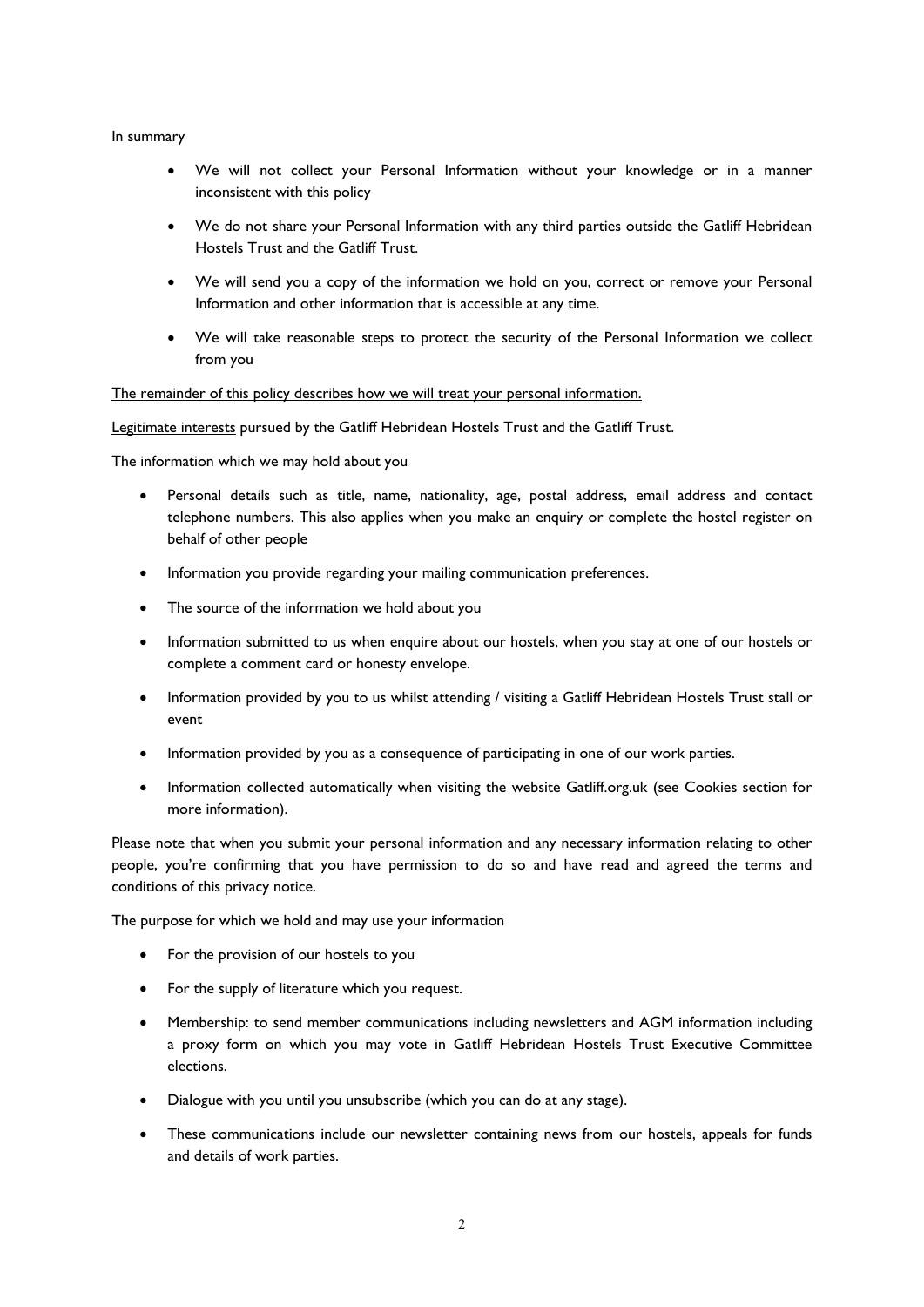- Other communications: we may send you on-line surveys relating to improving Gatliff Hebridean Hostels Trust overall member and hostel services
- We may need to respond in relation to a query or complaint you may raise with us and to check on the level of service we provide.
- Financial: to process transactions and payments
- Legal purposes: In certain cases, we may need to use your information to handle and resolve legal disputes, and for regulatory purposes.

# **Investigations and compliance.**

- Fraud detection and prevention: we may use your personal information for the detection and prevention of fraud and other illegal or unwanted activities
- We provide your information to the local police if they are seeking a missing person. (The police have powers to require us to provide information in certain circumstances.)
- Improving our services: finally, we use your personal information for analytical purposes, to improve our services, to enhance the user experience, and to improve the functionality and quality of our website.

# **Images**

The Gatliff Hebridean Hostels Trust will use imagery in the course of their operation within media, print, publications such as the Hebridean Hosteller newsletter, the Newsletter of the Crofters' Hostels and social media channels. At all times the relevant prior consent will have been obtained,

# **Data Transfers**

The Gatliff Hebridean Hostels Trust will not transfer personal data to unless they are within the EEA or a country with an adequate level of data protection as defined by the European Commission.

# **Cookies**

The website Gatliff.org.uk uses "cookies". Cookies are small pieces of information which are sent by a website to your web browser and remain on your computer until they are deleted. If you do not wish to receive such cookies from us, please adjust your browser's settings accordingly (See "Adjusting your Browser's Cookie Settings" below). Please note however that this may restrict your use of the website Gatliff.org.uk)

# **Adjusting your browser's cookie settings**

Adjusting your browsers cookies is dependent on the Internet browser being used. The Help feature on most browsers will tell you how to prevent your browser from accepting new cookies. Alternatively you should check with the vendor whose browser you are using for specific details on how to do this.

# **Protecting your information**

The security of your personal information is important to us and we are committed to keeping data safe and secure. We have in place a number of security measures to protect against any unauthorised access or damage to, or disclosure or loss of, your personal information. However, all publicly accessible websites are susceptible to malicious practices, and we accept no liability if security is breached. Please note that as our website does not collect any of your personal information or email address, or involve and financial transactions, the impact of any breach will have only limited or no impact on your personal.

We do not broker or pass on information gained from your engagement with us without your consent. However, we may disclose your Personal Information to meet legal obligations, regulations or valid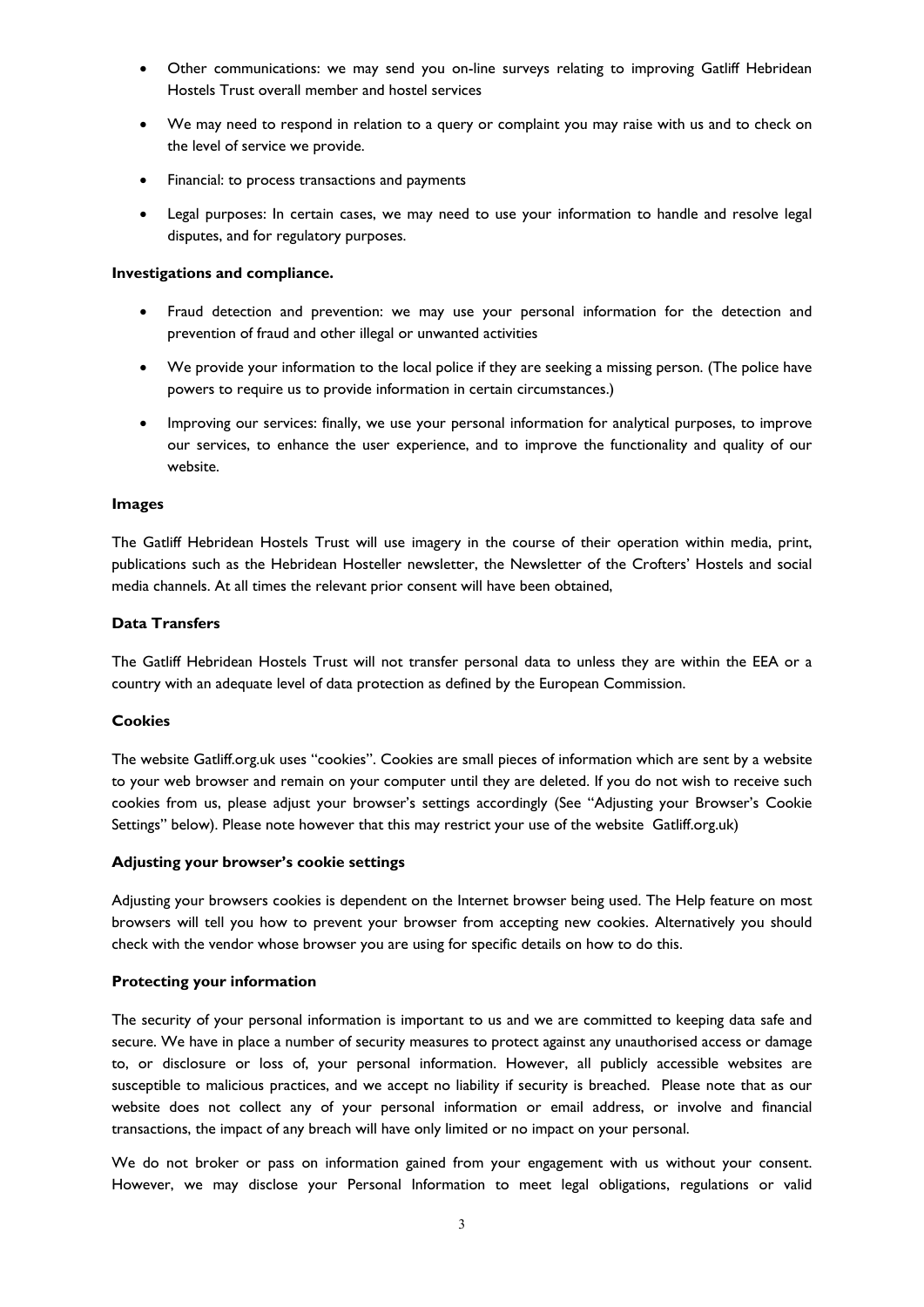governmental request. We may also enforce our Terms and Conditions, including investigating potential violations of our Terms and Conditions to detect, prevent or mitigate fraud or security or technical issues; or to protect against imminent harm to the rights, property or safety of the Gatliff Hebridean Hostels Trust, our people, our hostellers and/or the wider community.

We further undertake that we will not hold information about you which is excessive in respect of the purposes for which it is processed.

# **Your consent**

There is a notice on the home page of our website which describes how we use cookies and which also provides a link to our Privacy Policy. If you use this website after this notification has been displayed to you we will assume that you consent to our use of cookies for the purposes described in this Privacy Policy.

# Who will hold your information

Your information will be held by the Gatliff Hebridean Hostels Trust (also known as the GHHT and Gatliff Trust). The Gatliff Hebridean Hostels Trust has its registered office at 30 Francis Street, Stornoway, Isle of Lewis, HS1 2ND. The Gatliff Hebridean Hostels Trust is called the "Data Controller" because it has control over and responsibility for your personal information.

The Gatliff Hebridean Hostels Trust is the owner of the website www.gatliff.org.uk

# **Keeping your information up to date**

If any of the information that you have provided to the Gatliff Hebridean Hostels Trust changes, for example if you change your email address, name or bank details paying your membership subscription please contact us by email to ghht@gatliff.org.uk

In order to help the Data Controller keep your information up to date registered users may be asked to provide details of any changes in their information at regular intervals.

# **Retention Policy**

Unless you have consented to receiving information, the period of use of the personal data supplied by you to fulfil our contract will be held in accordance with the terms of our agreement such as membership and statutory legislative retention periods.

# **Data storage**

Data is held in The United Kingdom using different (multiple) computers. Gatliff Hebridean Hostels Trust does not store personal data outside the EEA.

# **Your rights as a data subject**

At any point whilst the Gatliff Hebridean Hostels Trust is in possession of or processing your personal data, all data subjects have the following rights:

- Right of access you have the right to request a copy of the information that we hold about you.
- Right of rectification you have a right to correct data that we hold about you that is inaccurate or incomplete.
- Right to be forgotten in certain circumstances you can ask for the data we hold about you to be erased from our records.
- Right to restriction of processing where certain conditions apply you have a right to restrict the processing.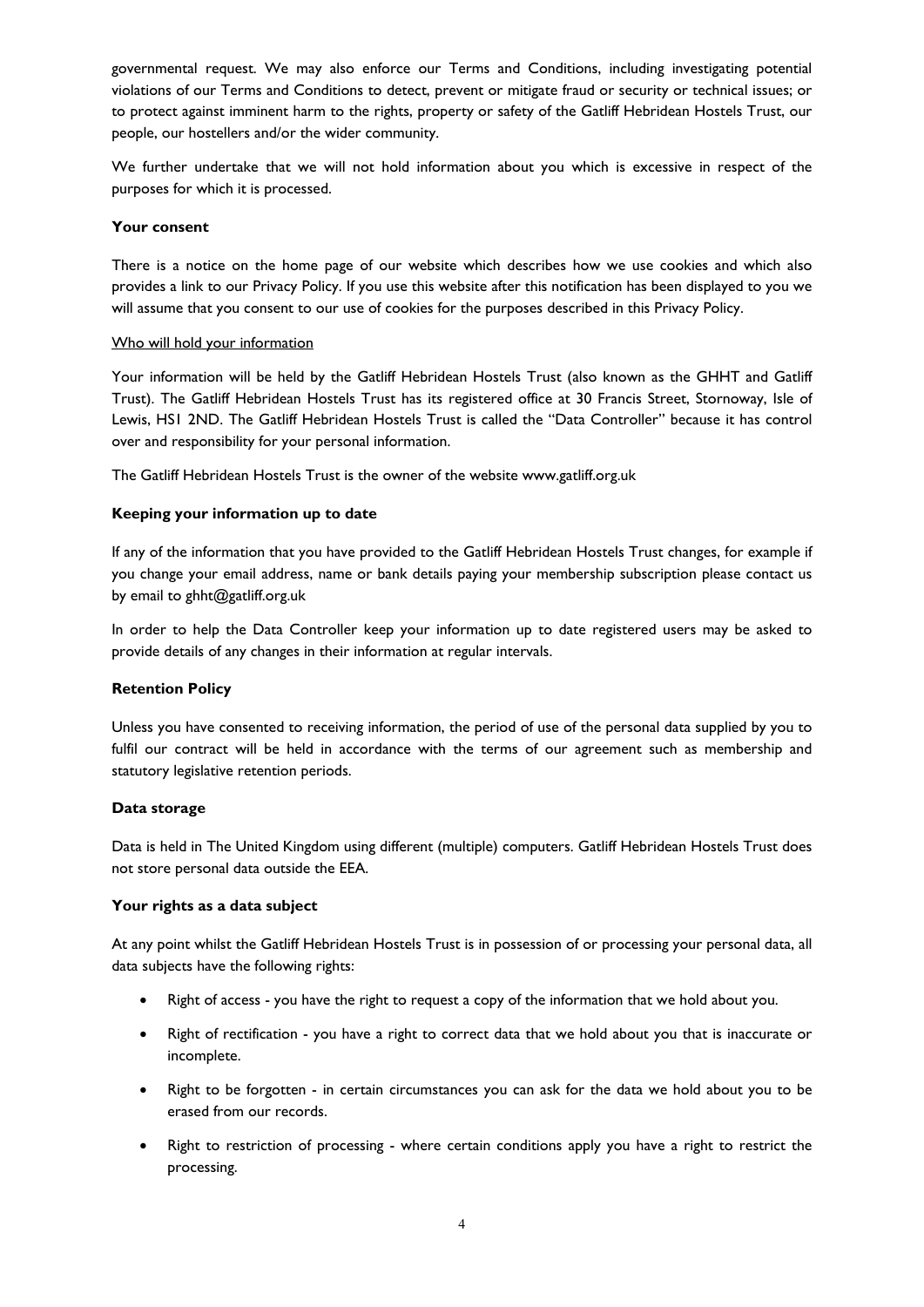- Right of portability you have the right to have the data we hold about you transferred to another organisation.
- Right to object you have the right to object to certain types of processing such as direct marketing.
- Right to object to automated processing, including profiling you also have the right not to be subject to the legal effects of automated processing or profiling.

The Gatliff Hebridean Hostels Trust, at your request in writing can confirm what information it holds about you and how it is processed.

You can request the following information

- Contact details of the data protection officer, where applicable.
- The purpose of the processing as well as the legal basis for processing.
- If the processing is based on the legitimate interests of the Gatliff Hebridean Hostels Trust or the Gatliff Trust information about those interests.
- The categories of personal data collected, stored and processed.
- Recipient(s) or categories of recipients that the data is/will be disclosed to.
- How long the data will be stored.
- Details of your rights to correct, erase, restrict or object to such processing.
- Information about your right to withdraw consent at any time.
- How to lodge a complaint with the supervisory authority (Data Protection Regulator).
- Whether the provision of personal data is a statutory or contractual requirement, or a requirement necessary to enter into a contract, as well as whether you are obliged to provide the personal data and the possible consequences of failing to provide such data.
- The source of personal data if it wasn't collected directly from you.
- Any details and information of automated decision making, such as profiling, and any meaningful information about the logic involved, as well as the significance and expected consequences of such processing.

To access what personal data is held, you will need to complete a 'Subject Access Request' form and identification will be required

All requests should be made in writing to Gatliff Hebridean Hostels Trust to; Data Protection Officer, Gatliff Hebridean Hostels Trust, 30 Francis Street, Stornoway, Isle of Lewis HS1 2ND email ghht@gatliff.org.uk .

The Gatliff Hebridean Hostels Trust will require copies of two forms of ID including one piece of photographic ID in order to fulfil any 'Subject Access' Request.

Forms of ID acceptable include your national ID card, driving license, passport, birth certificate and a utility bill not older than three months.

If the Gatliff Hebridean Hostels Trust is dissatisfied with the quality of the identification, further information may be sought before personal data can be released.

Information will be provided within 30 days of receipt of the written request to the Data Protection Officer.

In the event that the Gatliff Hebridean Hostels Trust refuses your request under rights of access, we will provide you with a reason as to why, which you have the right to legally challenge.